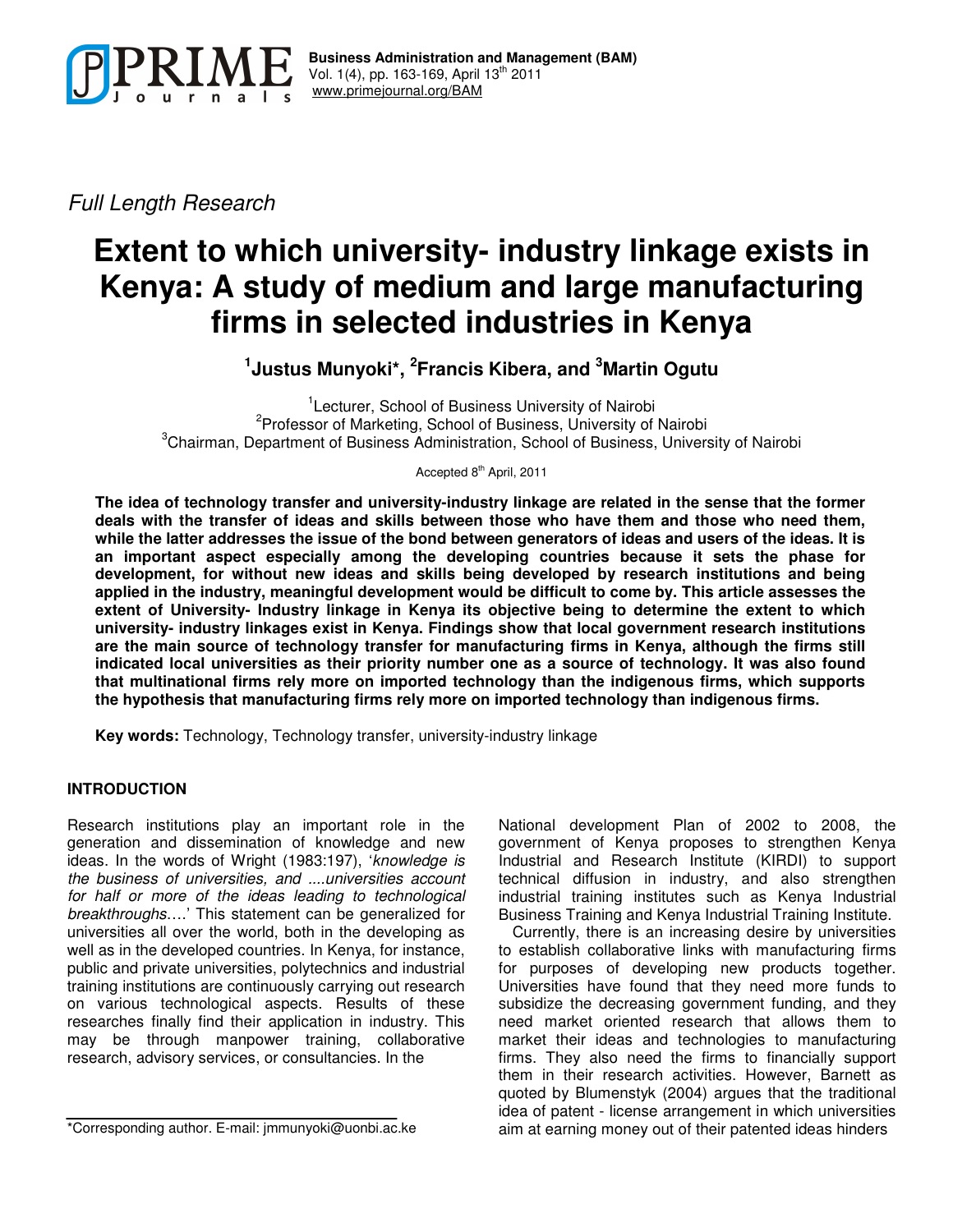the process of technology transfer. This is because the firms are reluctant to pay for the new ideas, while universities tend to become too profit oriented as opposed to transferring the inventions to seek relationships with companies.

Promoting start-ups makes universities increase the likelihood of effectively localizing the economic benefits of technology transfer. Other research institutions include Kenya Agricultural Research Institute (KARI) Kenya Forestry Research institute (KEFRI), Kenya Medical Research Institute (KEMRI), and Kenya Industrial Research and Development Institute (KIRDI). As observed earlier, there has been little if any attempt to understand university-industry linkage in Kenya (Commission for Higher Education, 2000). If there are any such linkages, the extent of such a linkage is expected to be weak. This study sought to establish the extent of the university – industry linkage in Kenya

# **Theoretical framework**

According to the report of the Commission for Higher Education workshop held in Nairobi in 2000 on University - Industry linkages, it was observed that there has been little if any attempt to understand university - company linkages in developing countries such as Kenya (Commission for Higher Education, 2000). The current study attempts to identify the level of university - industry linkage in Kenya and therefore provides some insight into the level of University – Industry linkage in Kenya, which is useful both to the Universities as well as the industry.

Barnett as quoted by Blumenstyk (2004) argues that the traditional idea of patent - license arrangement in which universities aim at earning money out of their patented ideas hinders the process of technology transfer. This is because the firms are reluctant to pay for the new ideas, while universities tend to become too profit oriented as opposed to transferring the inventions to seek relationships with companies. Kenyan Universities are trying to raise money in many ways in order to sustain themselves, and the current researcher would want to extent his inquiry to find out the extent to which the universities have links with the manufacturing sector in terms of research. Further, the universityindustry linkage is important in promoting economic development, as ideas developed by universities would find their way into industry application.

Danhof (1949), as quoted by Trott (1998), carried out one of the earliest studies in the area of inward technology transfer. Danhof's study was based on the adoption of innovations by industrial companies. The study found that there was a considerable difference in the responsiveness of organizations to take up externally developed technology. The question that comes to mind is why the firms should respond differently even when they are faced with similar environmental conditions, for instance, by being within the same country and therefore facing the same business environment conditions.

Godkin (1988) in a comprehensive review of literature on technology transfer, recognises that the existence of certain activities or practices within the recipient organization is necessary for successful technology transfer. The current study attempts to assess these activities or practices, which include managerial competencies, corporate culture and corporate governance, to find out their influence on the relationship between technology transfer and organizational performance. The current study also assesses the influence these activities have on the relationship between source of technology and technology transfer, as previous studies have not clearly explained these issues.

Danhof's findings have been corroborated by Kroonenberg (1989), who carried out a study among 3,000 firms in the Netherlands. These two studies show clear distinctions between firms in terms of their ability or willingness to adopt new technology. Reasons for the differences have not been given and it will be necessary to find out what they are.

More recent studies have dealt with such areas as the problems affecting mastery of information technology transfer (Toussea-Oulai (1991); provision of information about access to technology (Seaton and Cordey-Hayes, 1993), nature of internal processes of inward technology transfer (Trott and Cordey-Hayes, 1996), hindrances to effective technology transfer (Baker, 2004), and the effect of commercialising technology transfer by universities (Blumenstyk, 2004). One realises that all these studies are based on experiences in developed countries where firms operate under very different environments compared to firms in developing countries. Developed countries are high-income countries with per capita incomes of over US \$ 2000 as opposed to Kenya, a developing country with per capita income of less than US \$ 400. Further, developed countries are mainly capital- intensive; while Kenya's production is mainly labour-intensive.

Trott (1998) found that firms exhibited a willingness to share technology, sometimes by forming strategic alliances, but concluded that 'the extent to which it is possible for an organization to acquire externally developed technology is uncertain'. Elsewhere and particularly in Europe, companies have been working together with research institutions to come up with new technologies, but evidence of such collaborations in Kenya is minimal. It is not clear how different firms employ technology transfer to come up with innovations especially for new product development. The current study has tried to shed some light on these issues.

In his study on the issue of technology transfer in Africa with a focus on global trends, Akainwor (2002) identified superstition, conservatism, ethnic jingoism, graft, religious extremism and political differences as the main constraints to the goal of technology transfer in Africa. This study does not deal with such crucial issues as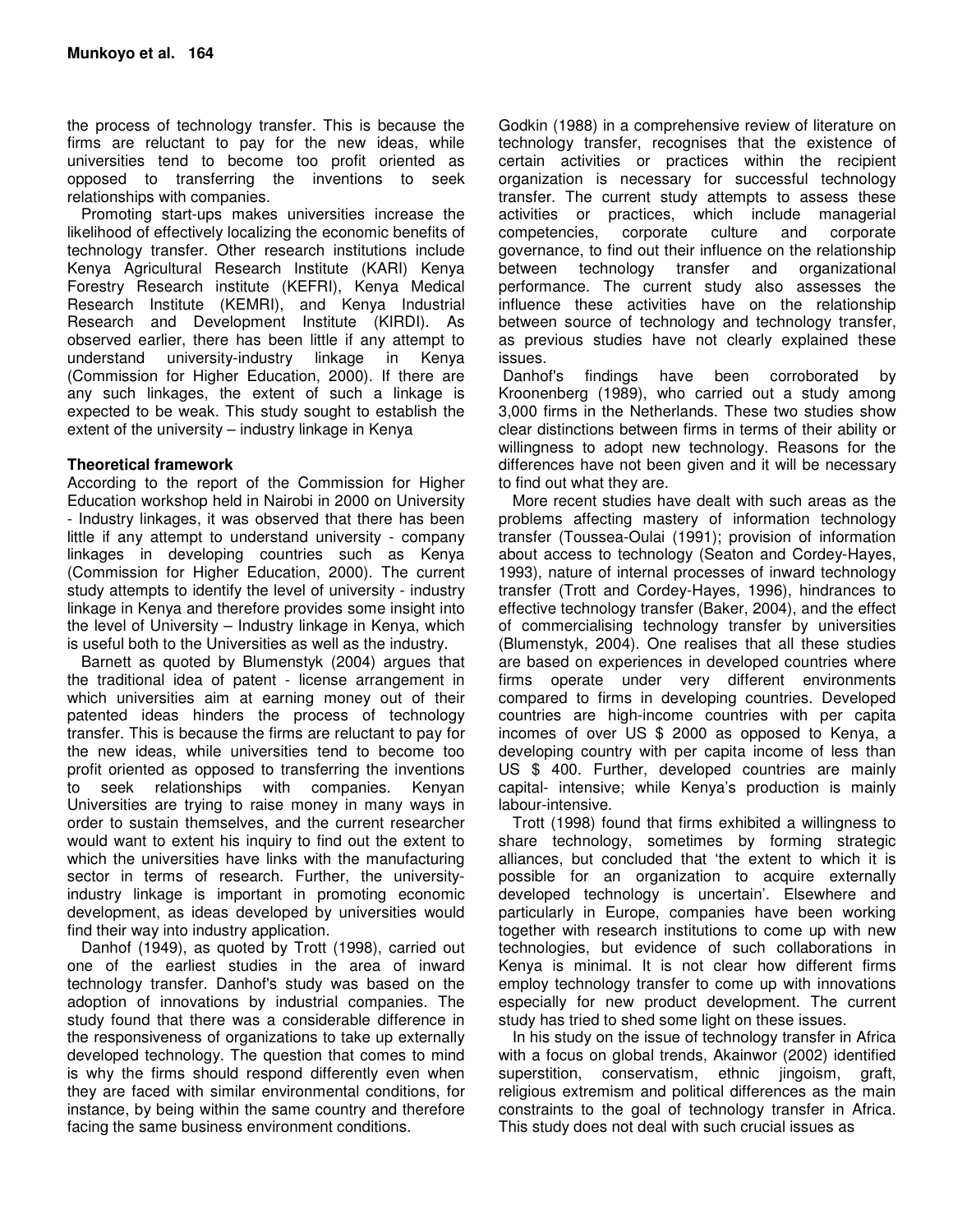university-industry linkage or the extent of use of technology transfer among developing countries.

Siegel et al (2003) has pointed out that the relationship between university science parks and other aspects of university-industry technology transfer warrants further attention. But science parks are just one of the many models that try to link research institutions and the manufacturing firms. Baker (2004) argues that transfer of technology in developing countries is impaired by poorly developed co-ordination between groups that are key players, namely the government, research organizations, extension services, and the producers. This again raises the need to investigate the strength of the links between the research organizations and the industry. The current study has addressed these issues by attempting to establish the overall picture of use of technology transfer among the Kenyan manufacturing firms.

From the foregoing, it is clear that previous studies in technology transfer have failed to fully address certain aspects, thus creating major deficiencies and knowledge gaps in those aspects. There is lack of focus on the influence of technology transfer on performance, yet it has been argued that technology transfer is very important in the economic development of a country (Adams, 1997). Furthermore, the effect of demographic characteristics and organizational activities on the relationship between technology transfer and organizational performance has not been investigated by previous studies. This study is therefore designed to investigate the effect of technology transfer on the performance of manufacturing firms, and the effect of demographic characteristics and organizational activities on the relationship between technology transfer and organizational performance

In its broadest sense, technology may be considered to be specialized knowledge related to either the process of production (innovation on how new products are made) or to products (as in innovation of new products or product modifications) ( Langdon, 1975). In either case, the focus is on knowledge or information, and transfer of technology is therefore in the current study, seen from this point of view. Oketch-Owiti (1980) identifies two major categories of technology: the 'non-human' technology (which includes technology involving machinery and other equipment used in manufacture, and technology embodied in the formulae which forms the basis of the product); and the 'human' technology, normally referred to as know-how, which constitutes the human skills that make the whole process move (Managerial, organizational and technical skills)

Technology transfer is defined as the application of technology to a new use or user, and is the process by which technology developed for one purpose is employed in a different application or by a new user (Langrish et al, 1982). Seaton and Cordey-Hayes (1993) define technology transfer as the process of promoting technical innovations through the transfer of ideas, knowledge,

devices and artefacts from leading edge companies and research institutions to more general and effective application in industry and commerce. Malairaja (2004) identifies three types of technology transfer: material transfer (transfer machines and plants); design transfer (transfer in the form of blue prints, formulae and handbooks); and capacity transfer (transfer of scientific knowledge and technical capacity and capability)

In this study, technology transfer is used to imply the transfer of 'soft'or 'human' technologies or people-driven technologies such as skills and knowledge, rather than transfer of 'hard' or 'non human' technologies like computers, machinery, and equipment. In deed, when technology transfer is viewed as a process, it excludes the purchase of existing products such as new computer hardware (Trott, 1998). Thus, for purpose of this study, the researcher's interest is on the process part of technology, which involves the acquisition of skills, knowledge and ideas relevant for the growth and development of organizations.

# **Formulation of hypotheses**

On the basis of the above discussion, the following hypotheses are proposed:

**H1:** Manufacturing firms acquire more technology from local universities than from other local institutions of higher learning.

**H2:** Multinational firms rely more on imported technology than indigenous firms.

# **RESEARCH METHODOLOGY**

The study adopts the descriptive design approach of the cross sectional nature. This is because the study attempts to describe the use of technology transfer among multinational and indigenous firms, and to make specific predictions. The study is cross – sectional in the sense that the relevant data was collected at one point in time, that is each respondent filled only one questionnaire during the data collection period without filling the questionnaires at some other time in the future.

# **Population of the study**

The relevant population for this study comprises of medium and large multinational and indigenous manufacturing firms in Kenya. This includes all manufacturing firms in the selected industries in all major towns in Kenya. The sampling frame was developed from firms registered in the Nation Business Directory (2005), Kenya Association of Manufacturers Directory (2002), Kenya Industrial Research Institute (KIRDI), and the Yellow Pages of the Telephone Directory (2005). Three categories of the consumer manufacturing firms were considered. These are;

- (i) firms dealing with edible oils,
- (ii) firms dealing with soaps and detergents, and

(iii) firms dealing with beverages (both alcoholic and non alcoholic drinks).

Since the researchers were only dealing with medium and large firms as defined by the number of permanent employees, and considering that only one manager per firm was to be interviewed, it was found prudent to do a census study instead of getting a sample. The entire population identified had 67 firms and hence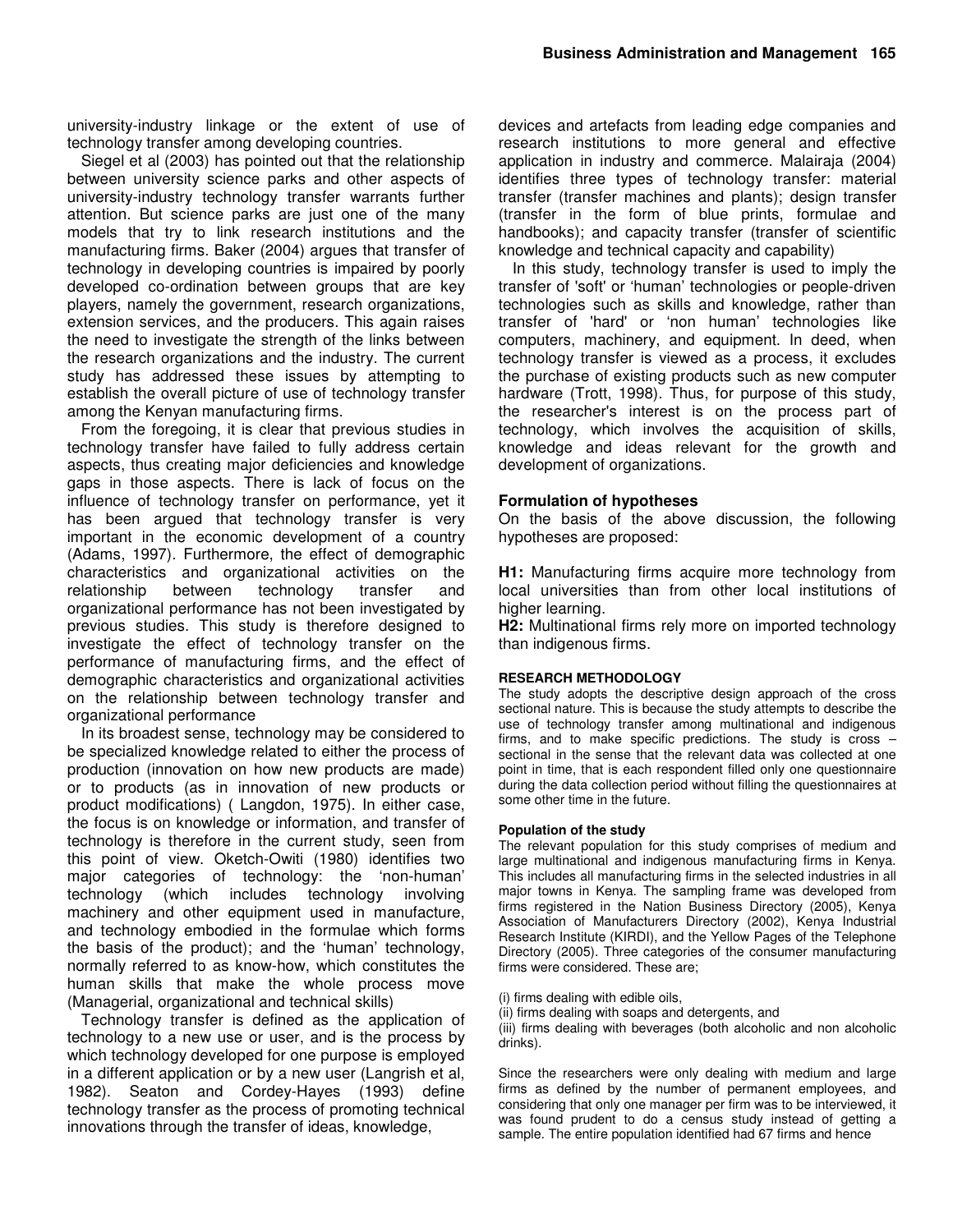| <b>Source</b>                     | n  | Mean score (Max 5) | Std. error | % of total proportion * |
|-----------------------------------|----|--------------------|------------|-------------------------|
| Local public Universities         | 26 | 2.65               | 0.24       | 21.20                   |
| Local private Universities        | 26 | 2.54               | 0.25       | 20.32                   |
| Local Govt. Research Institutions | 26 | 2.81               | 0.26       | 22.48                   |
| <b>Foreign Universities</b>       | 26 | 2.12               | 0.19       | 16.96                   |
| Foreign Research Organizations    | 26 | 2.38               | 0.24       | 19.04                   |
| <b>Total</b>                      |    |                    |            | 100                     |

**Table 1:** Summary statistics for preferred source of technology

\* Computed by dividing the mean score for a particular source by the total of the means, then converting to percentage.

sampling was not necessary.

#### **Data collection and instrument development**

The main data collection instrument was a questionnaire, which was completed by the Production manager, Brand manager, marketing manager, or the relevant manager dealing with innovations and product development. The questionnaire was administered mainly through personal interviews, in which the researcher delivered the questionnaires to the relevant managers, who either filled it in his presence, or an arrangement was made to collect the questionnaire later. This mode of data collection is preferred owing to its high response rate as compared to either mail or telephone interview. Further, the mode provides for clarification of questions. Kibera (1979) used a similar method in his doctoral research work among coffee farmers in central province of Kenya. Secondary data from existing company and government records will also be reviewed and utilized as appropriate.

Likert – type statements anchored by a five- point scale ranging from strongly disagree (1) to strongly agree (5) were used to capture specific aspects of performance. The Likert scale is widely used in many social science studies. For instance, Andy and Lockett (2003) used a five-point scale and got the mean and standard deviations for each indicator. Zou and Tamer, (2002) used a seven- point scale in their study. In this study, a five point scale was used as it provides clear distinctions between the points as opposed to a seven point scale which is too fine to differentiate between two close points, like between a 6 and a 7, or between a 1 and a 2.

#### **Instrument validation**

Instrument validation was done in several ways which included content analysis in which each item of the instrument was carefully analyzed and checked to ensure that it conveyed the necessary message. Content validity is the extent to which an instrument provides adequate coverage of the topic under study (Emory, 1985). In this case the instrument was divided into several sections to ensure that each section marched a specific aspect of universityindustry linkage.

A pre - test in which the instrument was administered to three conveniently selected managers fill, without disclosing to them that this was not the final research. The managers were also asked to evaluate the statements for relevance and whether they are meaningful and clear, loaded or offensive. This approach of pretesting a questionnaire was successfully used by Dixon, Spiro and Jamil (2001) in testing for validity and reliability of the questionnaire they were using. On the basis of the responses, the instruments were adjusted as appropriate to make those questions that were not clear clearer, before embarking on the data collection exercise.

#### **Instrument Reliability**

Kothari (2004) stresses that reliability of an instrument can be assessed by assessing such issues as who collected the data,

sources of the data, and whether proper methods were. In this study, the researcher collected the data personally and only in a few cases did he seek assistance from qualified members of staff from the University of Nairobi's Extra Mural Centres. These were staff with either Masters degrees in Social Sciences or were doing their Masters degrees, and were very conversant with data collection procedures. Data was collected from senior managers of the companies involved, which further raised the reliability of the instrument. As has been stated earlier, the researcher used personal interview approach of data collection, which minimizes chances of the 'wrong' people filling the questionnaire.

### **DATA ANALYSIS AND PRESENTATION OF RESULTS**

Data analysis followed the four phases normally used in many researches, namely data clean up, data reduction, data differentiation, and data explanation. Data clean up involved editing, coding and tabulation, in order to detect any anomalies in the responses, and assign specific numerical values to the responses for further analysis.

This study targeted 67 manufacturing firms which were identified from the various sources as specified earlier. A total of 34 firms responded out of the expected 67 firms targeted for the study, giving a response rate of 51%. Of these, 23 were indigenous while 11 were multinational firms. The sampled firms were asked to indicate the extent to which they relied on various sources of technology transfer. Table 1 shows the mean scores as far as preference for various sources by the manufacturing firms is concerned.

Results in Table 1 show that manufacturing firms get technology through technology transfer from all types of sources, but to different degrees. It was evident that government research institutions are the key source of technology transfer for manufacturing firms (mean score of 2.81), followed by public universities (mean score of 2.65), while foreign universities are the least preferred (mean score of 2.12). Given that these scores are based on a maximum score of 5, it would appear that the link between research organizations in general and universities in particular in Kenya is still rather low. The implication is that many of the manufacturing firms in Kenya rely on locally trained personnel and local consultants for their activities. There is therefore the need to ensure that local institutions of learning are conversant with industry operations so that they may continue to provide quality graduates who can fit well in the industry.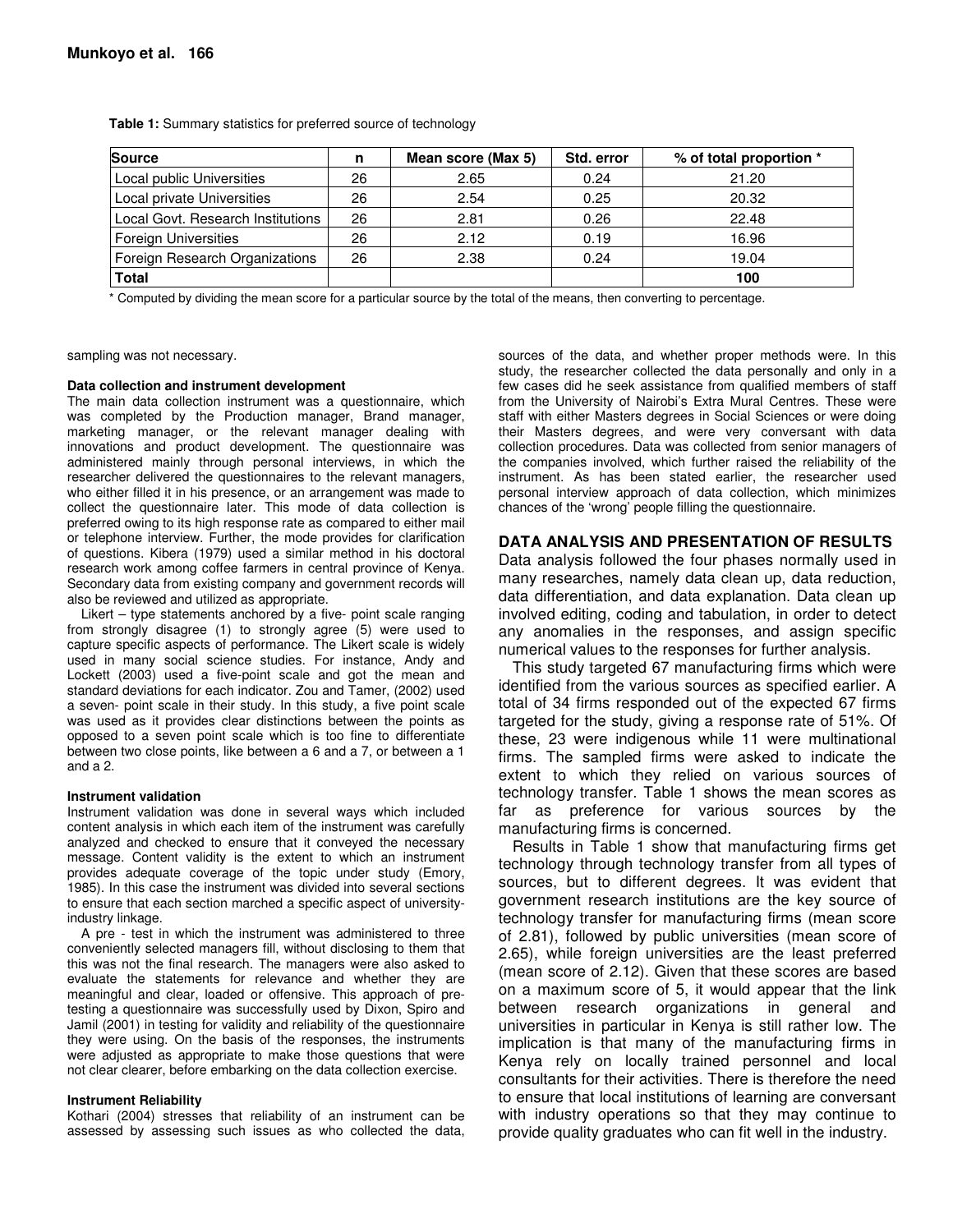**Table 2:** Sources of technology transfer ranked

| <b>Source</b>                    | Mean position* | Rank |
|----------------------------------|----------------|------|
| <b>Local Universities</b>        | 2.11           |      |
| <b>Foreign Universities</b>      | 3.86           |      |
| Local Private universities       | 3.2            | З    |
| Government research institutions | 3.1            | 0    |
| Foreign Research organizations   | 4.0            |      |

\* Obtained by dividing the total of positions given to a particular source by the number of firms ranking the source.

| Table 3: Cumulative percentage of firms ranking the various sources to the first three positions |  |  |
|--------------------------------------------------------------------------------------------------|--|--|
|--------------------------------------------------------------------------------------------------|--|--|

| Rank | <b>Local Public</b><br><b>University</b><br>(Cumulative %) | <b>Local Private</b><br><b>University</b><br>(Cumulative %) | <b>Local Government</b><br>research Organization<br>(Cumulative %) | <b>Foreign University</b><br>(Cumulative %) | Foreign research<br>Organization<br>(Cumulative %) |
|------|------------------------------------------------------------|-------------------------------------------------------------|--------------------------------------------------------------------|---------------------------------------------|----------------------------------------------------|
|      | 47.4                                                       | 6.7                                                         | 25                                                                 | 0.0                                         | 5.9                                                |
|      | 73.7                                                       | 20.0                                                        | 35                                                                 | 28.6                                        | 17.6                                               |
| C    | $84.2*$                                                    | 66.7*                                                       | $45*$                                                              | $28.6*$                                     | $29.4*$                                            |

\* Remaining percentage is for the  $4<sup>th</sup>$  and  $5<sup>th</sup>$  positions

**Table 4:** Relative importance of various source of technology transfer

| Source of technology transfer     | Mean | <b>Std. Deviation</b> | <b>Std error</b> | <b>Analysis N</b> |
|-----------------------------------|------|-----------------------|------------------|-------------------|
| Local public Universities         | 2.65 | 1.35                  | 0.24             | 26                |
| Local private Universities        | 2.54 | 1.45                  | 0.25             | 26                |
| Local Govt. Research Institutions | 2.81 | 1.39                  | 0.26             | 26                |
| <b>Foreign Universities</b>       | 2.12 | .99                   | 0.19             | 26                |
| Foreign Research Organizations    | 2.38 | 1.20                  | 0.24             | 26                |

To augment the university industry linkage, the firms were asked to indicate some of the common practices related to their linkage with research institutions. It was found that sponsoring staff to study in the local universities was the commonest practice (mean score of 2.94), followed by use of consultants from local universities (mean score of 2.42). Carrying out joint research with research institutions was practiced, with a mean score of 2.3. When the firms were asked to rank their sources of technology transfer, (Best being number one and last being No five) public universities were rated highest as shown in Table 2.

Table 2 shows that local universities are still the best as a source of technology, followed by government research institutions. The reasons why public universities are not used as much as the government research organizations may be due to the expenses and admission criteria into public universities, which may not favour manufacturing firms. Further, Kenya's public universities spend a lot of time on theoretical teaching, leaving very little time for actual research. However as we have said, the situation is changing as universities come up with more flexible programmes. Table 4.3 shows the cumulative percentage proportion of the firms that ranked the various sources to

the top three positions.

From Table 3, it is realized that local public universities are the most preferred sources, with 47% of the firms ranking them as position one, followed by local government research institutions in which 25% of the firms ranked them as number one. No firm ranked foreign universities to position one, and only 28.6% placed the firms in the top three positions, meaning that 71.4% ranked them in the  $4^{\text{th}}$  and  $5^{\text{th}}$  positions, making foreign universities the least preferred source of technology transfer among the manufacturing firms in Kenya.

# **Hypothesis testing Hypothesis 1**

In testing this hypothesis, data was collected by asking the manufacturing firms to indicate the extent to which they used the various sources of technology transfer, categorized as local public universities, local private universities, local government research institutions and foreign research institutions other than universities. The results in Table 4 show the mean scores out of a maximum of 5, for the various sources of technology transfer.

Table 4 shows that local public universities have a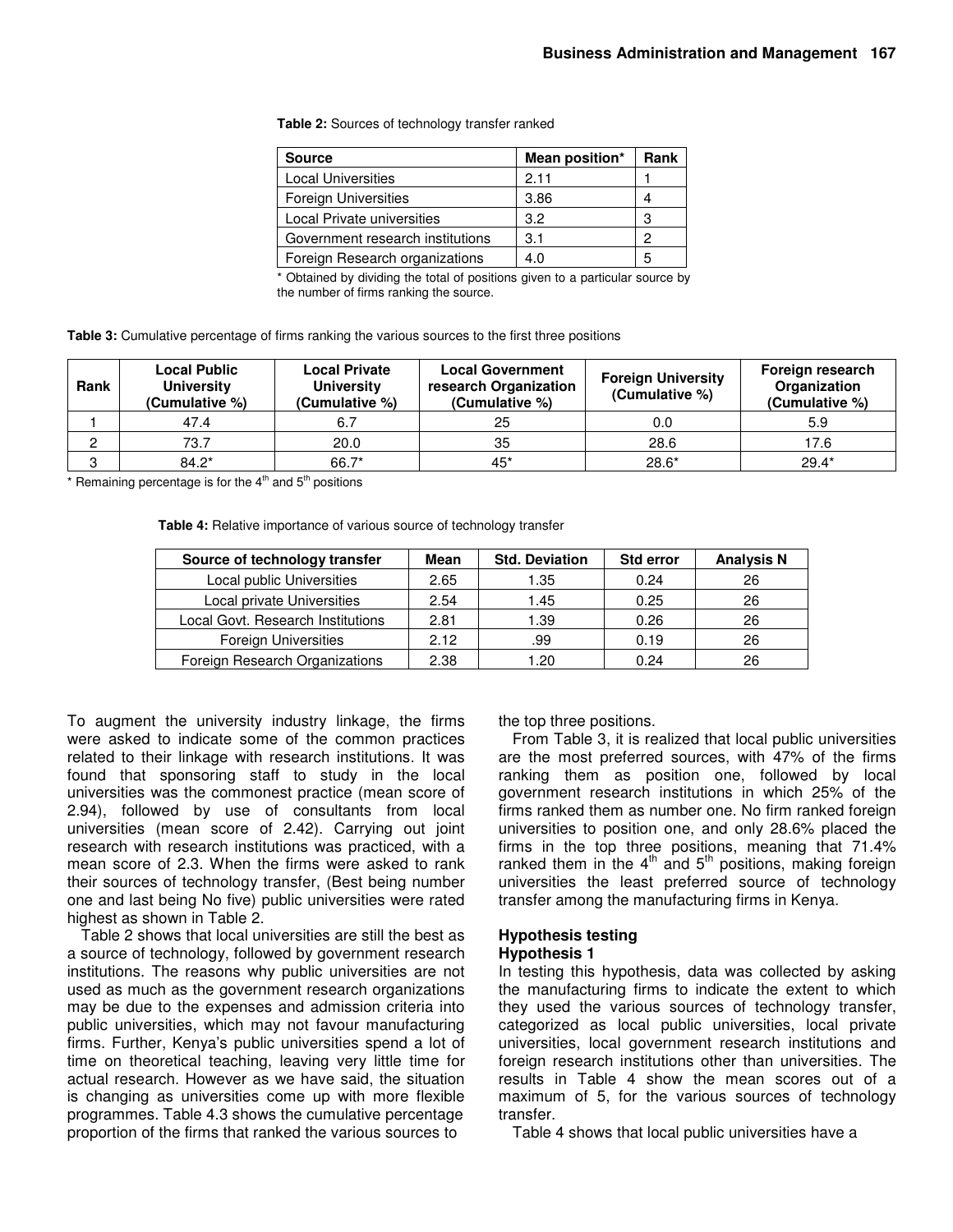**Table 5:** Hypothesis testing for preferred source of technology

| Local Govt. Research<br><b>Institutions – Public</b><br>universities | <b>Paired Differences</b> |                       |                        | 95% Confidence Interval |       |     |    |                 |
|----------------------------------------------------------------------|---------------------------|-----------------------|------------------------|-------------------------|-------|-----|----|-----------------|
|                                                                      |                           |                       | <b>Std. Error Mean</b> | of the Difference       |       |     | df | Sig. (2-tailed) |
|                                                                      | Mean                      | <b>Std. Deviation</b> |                        | _ower                   | Jpper |     |    |                 |
|                                                                      | .23333                    | .29810                | .23700                 | $-25138$                | 71805 | 985 | 29 | .333            |

**Table 6:** Comparison of external source of technology transfer between multinational and indigenous firms

| <b>Firm's Category</b>     | Mean | Variance | <b>Std. Deviation</b> |  |
|----------------------------|------|----------|-----------------------|--|
| Indigenous Firms           | 3.44 | .44      |                       |  |
| <b>Multinational Firms</b> | 3.8  | 44       |                       |  |

mean score of 2.65 as compared to local government research institutions which show a mean score of 2.81, indicating that manufacturing firms rely more on local government research institutions than they do on public universities. When the results were subjected to statistical testing as shown in Table 5, the difference was found to be statistically insignificant at 95%.

Table 5 shows that the mean difference lies within the 95% critical limits, indicating that the difference is not statistically significant. From table 5, it appears that manufacturing firms get more technology from government research institutions than from public universities and therefore reject the hypothesis that manufacturing firms get more technology transfer from local universities that from other local institutions of higher learning. Majority of manufacturing firms, by their nature may prefer more technically oriented people than theory oriented people. The technical people trained for various jobs in middle level colleges and government research institutions such as polytechnics are more preferred by many companies, perhaps because they are more practical oriented as opposed to the university graduates who are more theory oriented. Further, companies find it easier to take their staff for short term training in the local Polytechnics than to take them to universities which mainly deal with training of students straight from school.

However this perception is now changing as people working in the manufacturing firms seek more training opportunities from the public universities through the now famous module two pogrammes.

# **Hypothesis 2**

This hypothesis sought to investigate whether multinational firms rely more on imported technology than indigenous firms. In testing the hypothesis, composite indices were computed for imported source of technology for both indigenous as well as multinational firms. The results are presented in Table 6.

As shown in Table 6 multinational firms rely more on imported technology than the indigenous firms. There is

an average composite index of 3.80 with a standard deviation of 1.20 for multinational firms as compared to an average index of 3.44 for indigenous firms with standard deviation of 1.2. This supports the hypothesis that manufacturing firms rely more on imported technology than indigenous. Given their strong financial base and international linkage multinational firms may find it easier to import technology than their financially weaker indigenous counterparts. Multinational firms interact a lot with the foreign countries by virtue of having branches in those countries. This perhaps explains why such firms are more inclined to get technology from abroad than indigenous firms. These findings therefore support the hypothesis that multinational firms rely more on imported technology than indigenous firms.

# **DISCUSSIONS**

This study has established that that local government research institutions are the main source of technology transfer for manufacturing firms in Kenya, although the firms still indicated local universities as their priority number one as a source of technology. The local government research institutions act as training ground for the organization by providing trained manpower to young graduates who later find jobs among the manufacturing firms, or by providing training opportunities to people working in the industry who are either sponsored by their employers or are self sponsored to update their technical and/or managerial skills while still on employment. The fact that local public universities were still rated the highest is an indication of opportunities in the industry that are not being harnessed. It shows that manufacturing firms still rate universities highly as a source of technology, and perhaps the problem is that universities are not utilizing this favourable rating to strengthen the linkage between themselves and the industry.

The second major finding is that multinational firms rely more on imported technology than the indigenous firms, which supports the hypothesis that manufacturing firms rely more on imported technology than indigenous firms.